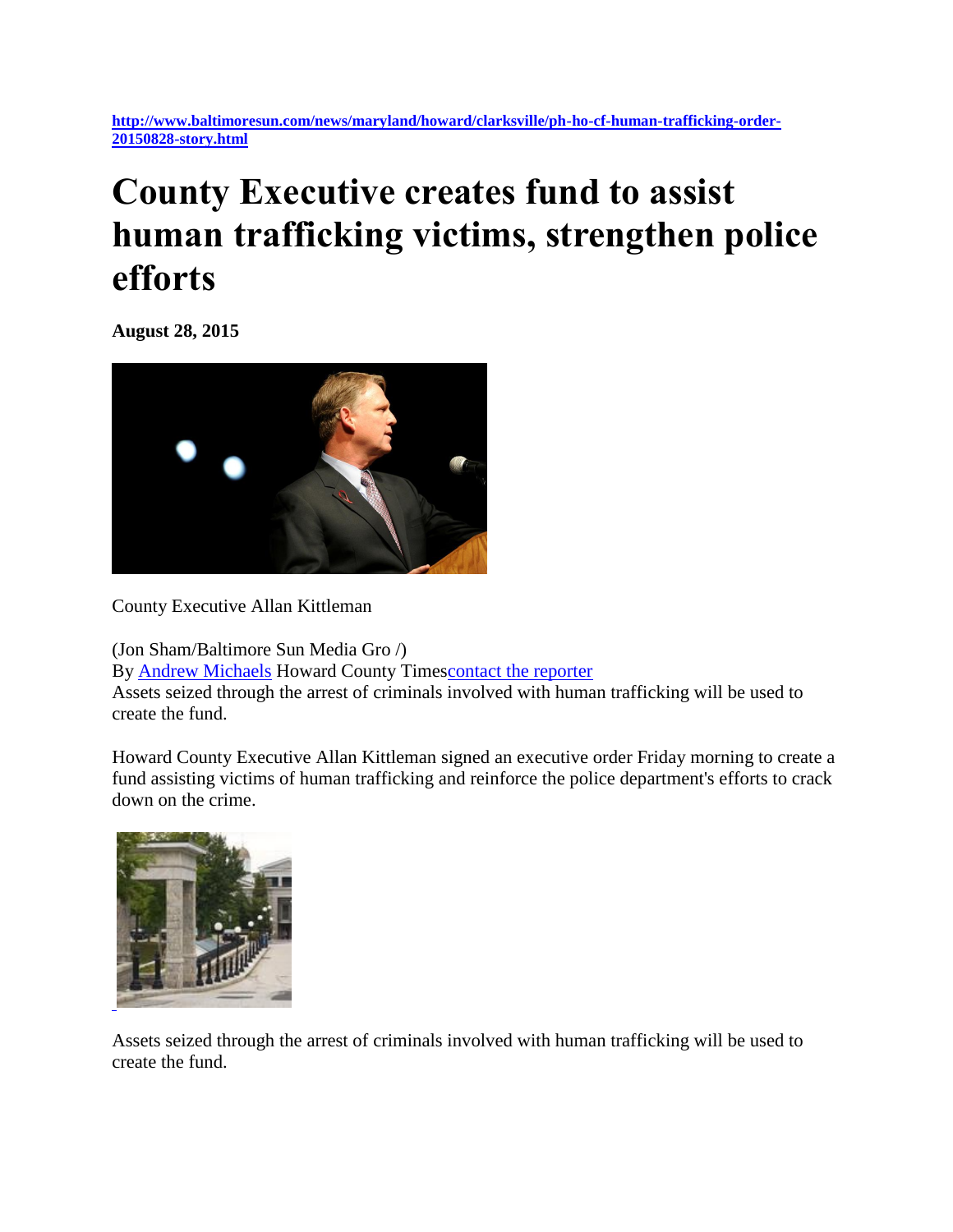

"This criminal activity, which occurs throughout the state and country, must be confronted aggressively," Kittleman said in a statement. "We will not sit by and allow individuals to be exploited for profit by these callous criminals. Because this illegal activity is hidden and driven underground, it's easy to think it doesn't occur in Howard County. But we know from working with our Police Department that it does exist here, and the impact on victims is devastating."

[cComments](http://www.baltimoresun.com/news/maryland/howard/clarksville/ph-ho-cf-human-trafficking-order-20150828-story.html) [Got something to say? Start the conversation and be the first to comment.](http://www.baltimoresun.com/news/maryland/howard/clarksville/ph-ho-cf-human-trafficking-order-20150828-story.html) [Add a comment](http://www.baltimoresun.com/news/maryland/howard/clarksville/ph-ho-cf-human-trafficking-order-20150828-story.html) [0](http://www.baltimoresun.com/news/maryland/howard/clarksville/ph-ho-cf-human-trafficking-order-20150828-story.html)

The fund to assist victims and law enforcement will work similarly to the drug assets forfeiture account, where assets seized through illegal drug activity are used for substance abuse prevention and education as well as police enforcement and training. Assets directed to the new fund will be divided, with half going to a nonprofit agency providing direct support services to victims and the other half funding law enforcement efforts, such as surveillance equipment, staff training and overtime salary expenses for officers involved with round-the-clock investigations.

Creating such a fund was one of the recommendations presented by the Human Trafficking Task Force created by the county council last year. The task force's report, released Dec. 1, contains 20 recommendations in four categories.

"Any additional resources we receive to crack down on this horrific criminal activity will be put to good use to provide necessary support to victims through a collaborative approach with victim services and human rights advocates," Howard County Police Chief Gary Gardner said.

In addition to creating the designated funds, Kittleman also announced three other immediate steps to curtail human trafficking in the county, including:

• Adding a second full-time undercover police officer to work exclusively on human trafficking investigations.

• Requesting the county's local delegation to the general assembly to pass enabling legislation to allow county police officers to investigate massage parlors and other businesses suspected of being fronts for illegal prostitution and human trafficking.